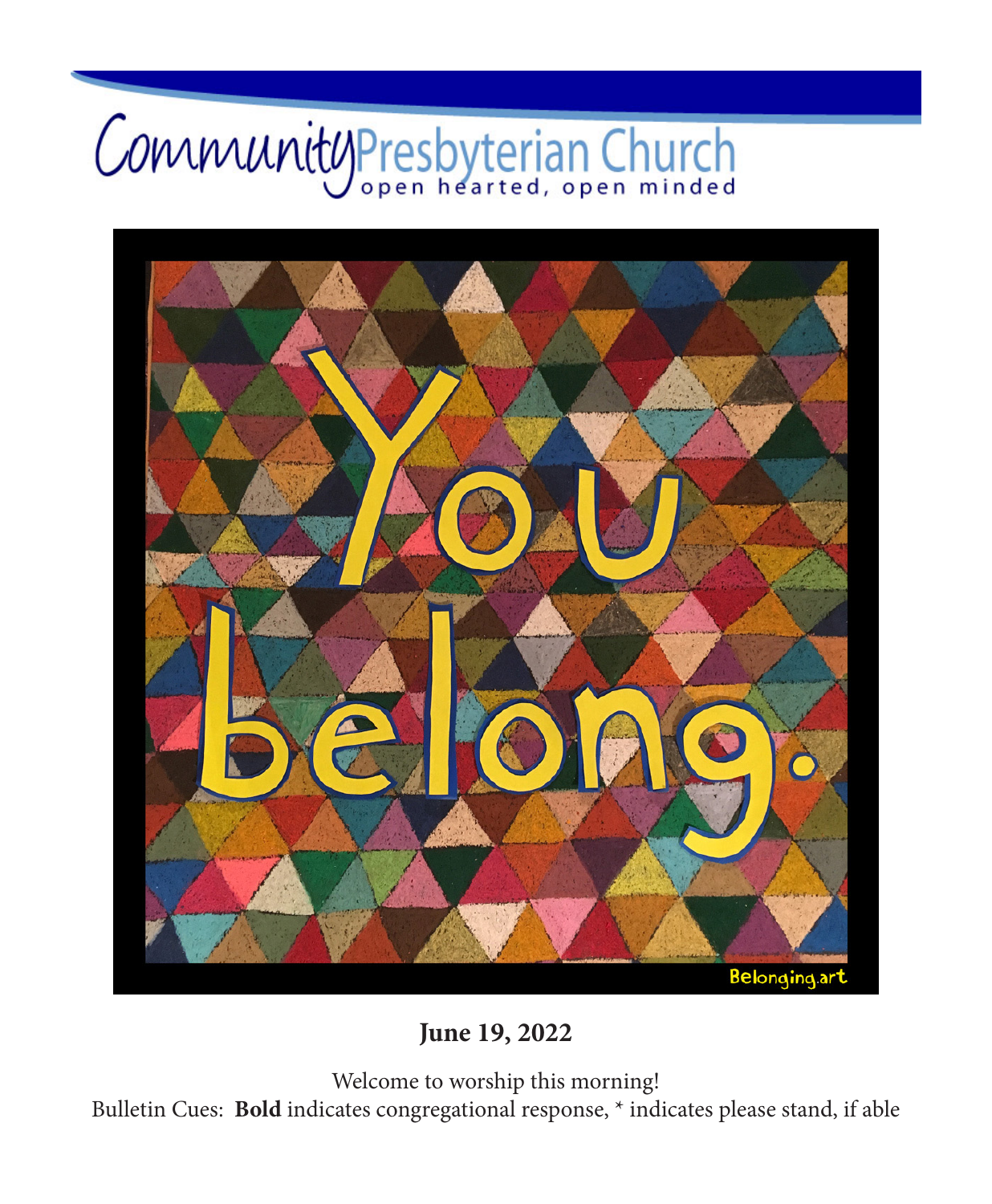#### **GATHERING AROUND THE WORD OF GOD**

#### WELCOME AND ANNOUNCEMENTS

PRELUDE *Lord You Have Come to the Lakeshore* Anna Blakesley

\*CALL TO WORSHIP

Creator God, we praise you!

**Risen Christ, we greet you!**

You heal us of our brokenness and restore us to full living.

**You rescue us from our isolation and restore us to community.**

You overpower the forces of evil, and establish your dominion on the earth.

**We gladly tell of the wondrous things you have done! Alleluia!**



## CONFESSION AND FORGIVENESS

It is only by the power of God that we are able to stand against evil.

Trusting in God's grace, let us confess our sin.

*Silence before the prayer of confession*

**God of Grace, we have harmed your children whom you love. Because we do not understand them,**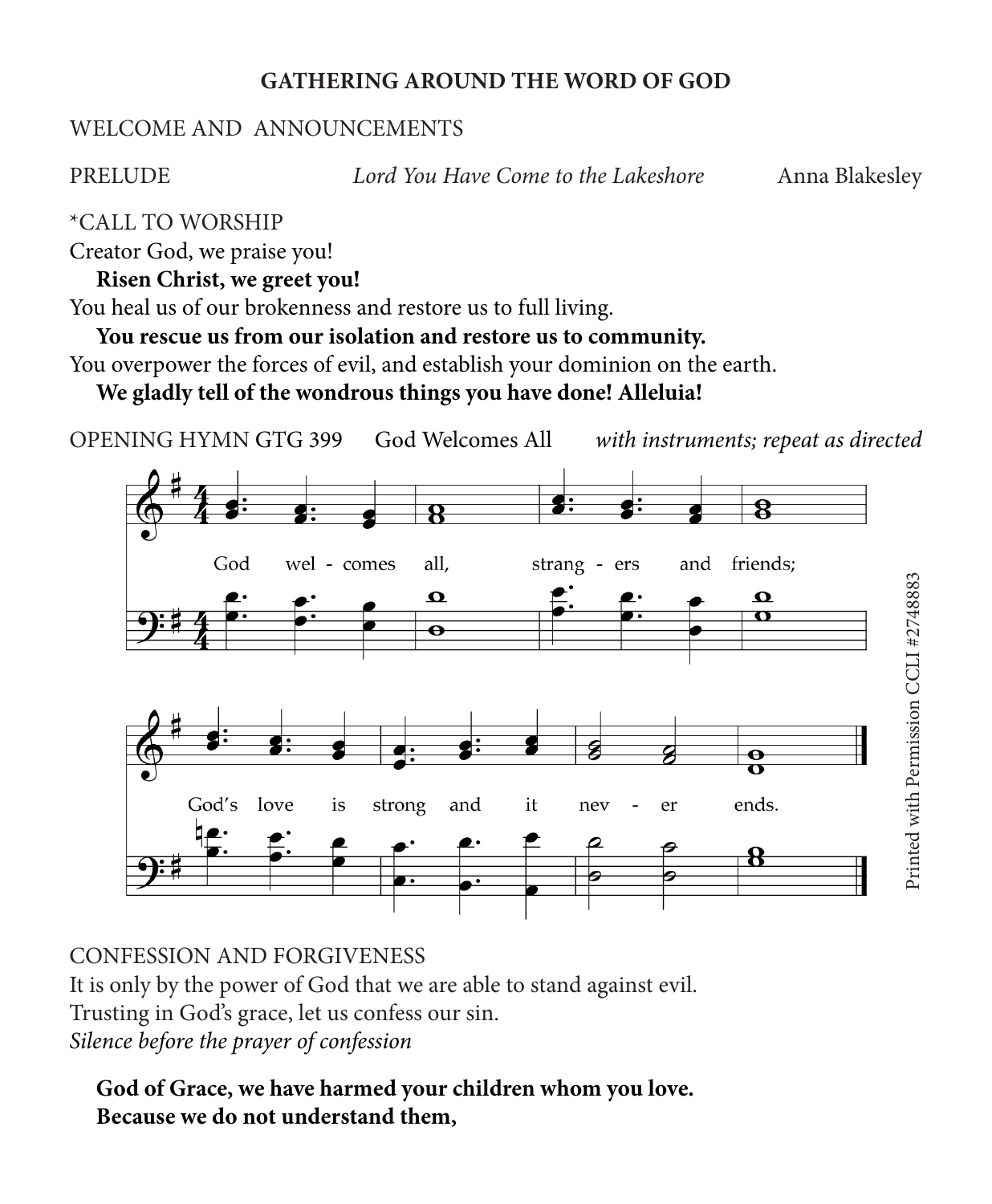**we segregate them, we reject them, we demonize them, and we hurt them. Forgive us, in your infinite love, and teach us to welcome all of your children until our hospitality is as wide as your mercy. Help us to understand others as we wish to be understood. Guide us to love one another as you love us.**

Now stand firm in your faith, covered by the saving grace of God and ready to proclaim the gospel of peace. In the name of Jesus Christ, we are forgiven!

**Thanks be to God.**

#### **LISTENING FOR GOD'S WORD**

#### PRAYER FOR ILLUMINATION

Eternal One, Holy Oneness, we belong to you. Loving Christ, Divine Companion, we listen for you. Holy Spirit, Breath of God in us, we open ourselves to your flow into us and through us to the world. Holy Three, Holy One, you live in us, and we in you. We offer ourselves in love. **Amen.**

RESPONSIVE READING Psalm 22:19-28 O Beloved, do not be far away! You are my help; come quickly to my aid! **Deliver my soul from anguish, my life from attack!**

**Save me from those who would bully and torment me.**

I will tell of your name to my brothers and sisters; in the midst of the congregation I will praise you:

**Stand in wonder of the Mystery, and give praise!** For God does not disdain those who are preyed upon; God does not ignore them or hide from them;

**Their cries are heard; their prayers rise up to heaven.**

The hungry shall eat and be satisfied; those who seek you shall praise you.

**Your heart is our dwelling place forever!**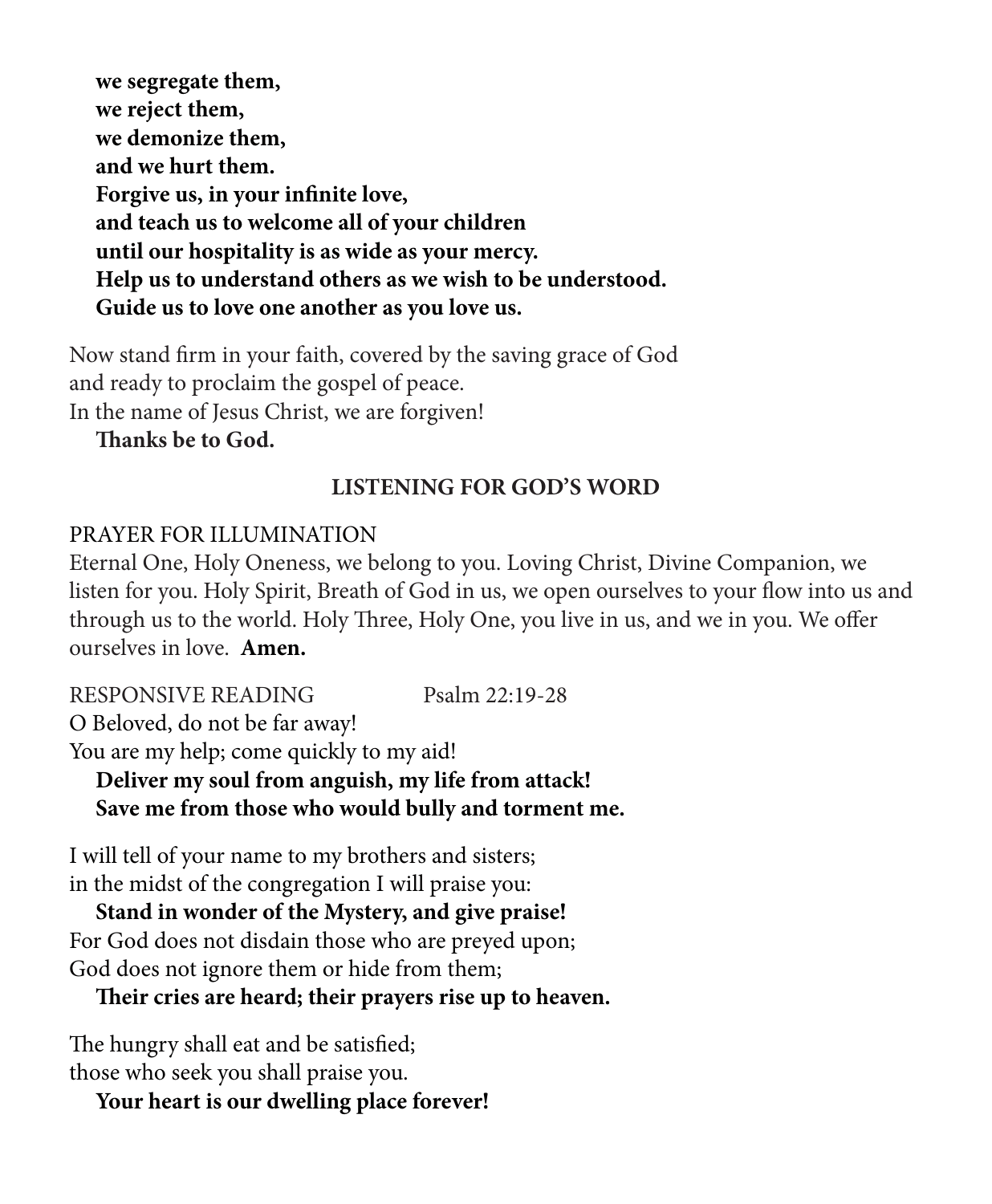All the ends of the earth shall remember and turn; all the families of the nations shall worship before him.

#### **Power and authority belong to the Most High, Who rules over all nations.**

#### SCRIPTURE READING Galatians 3:23-29

Now before faith came, we were imprisoned and guarded under the law until faith would be revealed. Therefore the law was our disciplinarian until Christ came, so that we might be justified by faith. But now that faith has come, we are no longer subject to a disciplinarian, for in Christ Jesus you are all children of God through faith. As many of you as were baptized into Christ have clothed yourselves with Christ. There is no longer Jew or Greek, there is no longer slave or free, there is no longer male and female; for all of you are one in Christ Jesus. And if you belong to Christ, then you are Abraham's offspring, heirs according to the promise.

| <b>SPECIAL MUSIC</b> | My Living Prayer  | Anna Blakelsey |
|----------------------|-------------------|----------------|
|                      | by Allison Krause |                |

#### GOSPEL READING Luke 8:26-39

*Jesus and his disciples got into a boat with his disciples and set out for the other side of the Sea of Galilee. On the way, a windstorm arose and frightened the disciples; Jesus, however, calmed the sea, to the disciples' amazement.*

Then they arrived at the country of the Gerasenes, which is opposite Galilee. As he stepped out on land, a man of the city who had demons met him. For a long time he had worn no clothes, and he did not live in a house but in the tombs. When he saw Jesus, he fell down before him and shouted at the top of his voice, "What have you to do with me, Jesus, Son of the Most High God? I beg you, do not torment me"— for Jesus had commanded the unclean spirit to come out of the man. (For many times it had seized him; he was kept under guard and bound with chains and shackles, but he would break the bonds and be driven by the demon into the wilds.) Jesus then asked him, "What is your name?" He said, "Legion"; for many demons had entered him. They begged him not to order them to go back into the abyss. Now there on the hillside a large herd of swine was feeding; and the demons begged Jesus to let them enter these. So he gave them permission. Then the demons came out of the man and entered the swine, and the herd rushed down the steep bank into the lake and was drowned. When the swineherds saw what had happened, they ran off and told it in the city and in the country. Then people came out to see what had happened, and when they came to Jesus, they found the man from whom the demons had gone sitting at the feet of Jesus, clothed and in his right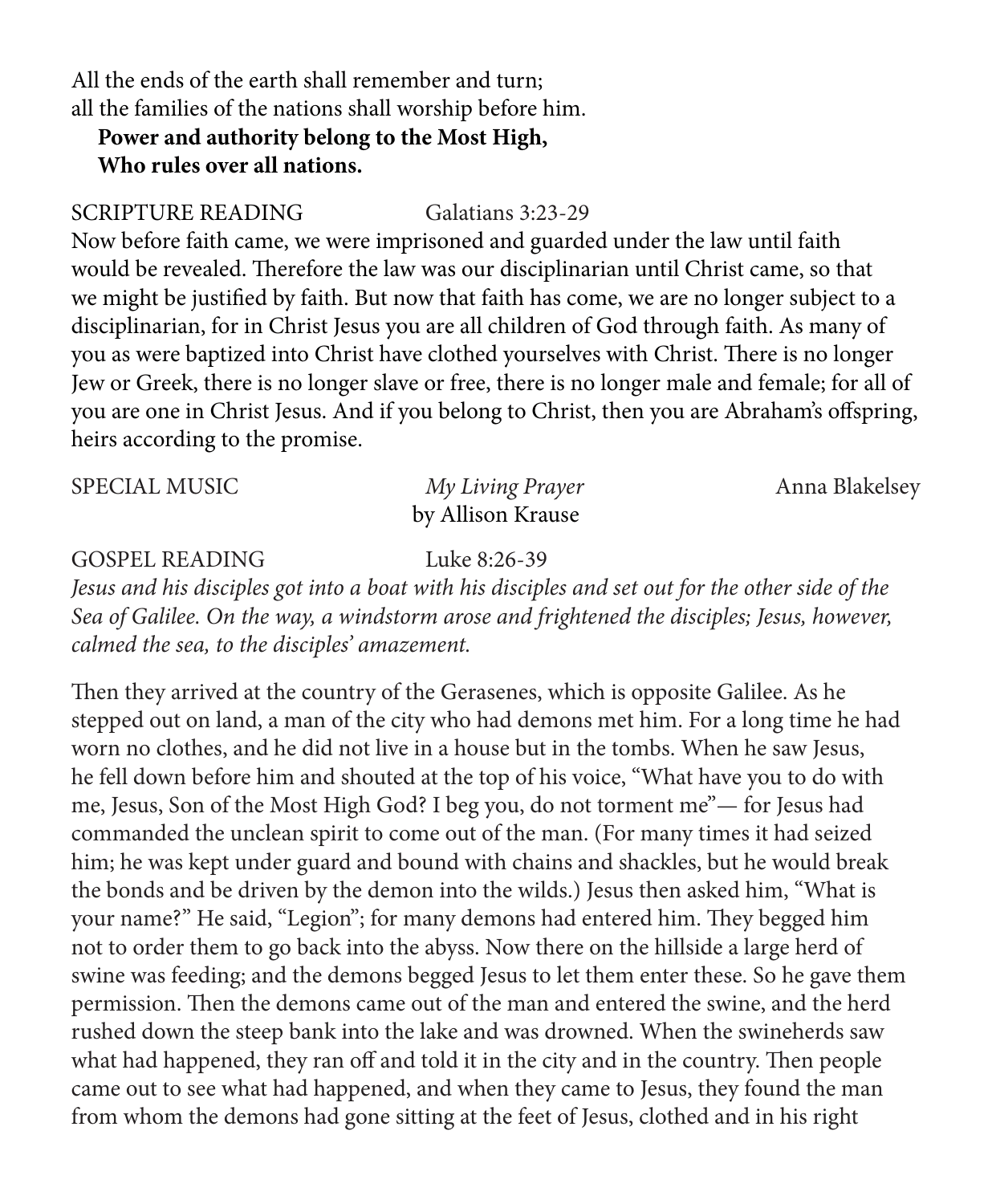mind. And they were afraid. Those who had seen it told them how the one who had been possessed by demons had been healed. Then all the people of the surrounding country of the Gerasenes asked Jesus to leave them; for they were seized with great fear. So he got into the boat and returned. The man from whom the demons had gone begged that he might be with him; but Jesus sent him away, saying, "Return to your home, and declare how much God has done for you." So he went away, proclaiming throughout the city how much Jesus had done for him.

Your Word, our light; your grace, our hope; your love, our life. **Thanks be to God.** 

#### SERMON *God's Welcome Song* Pastor Jan

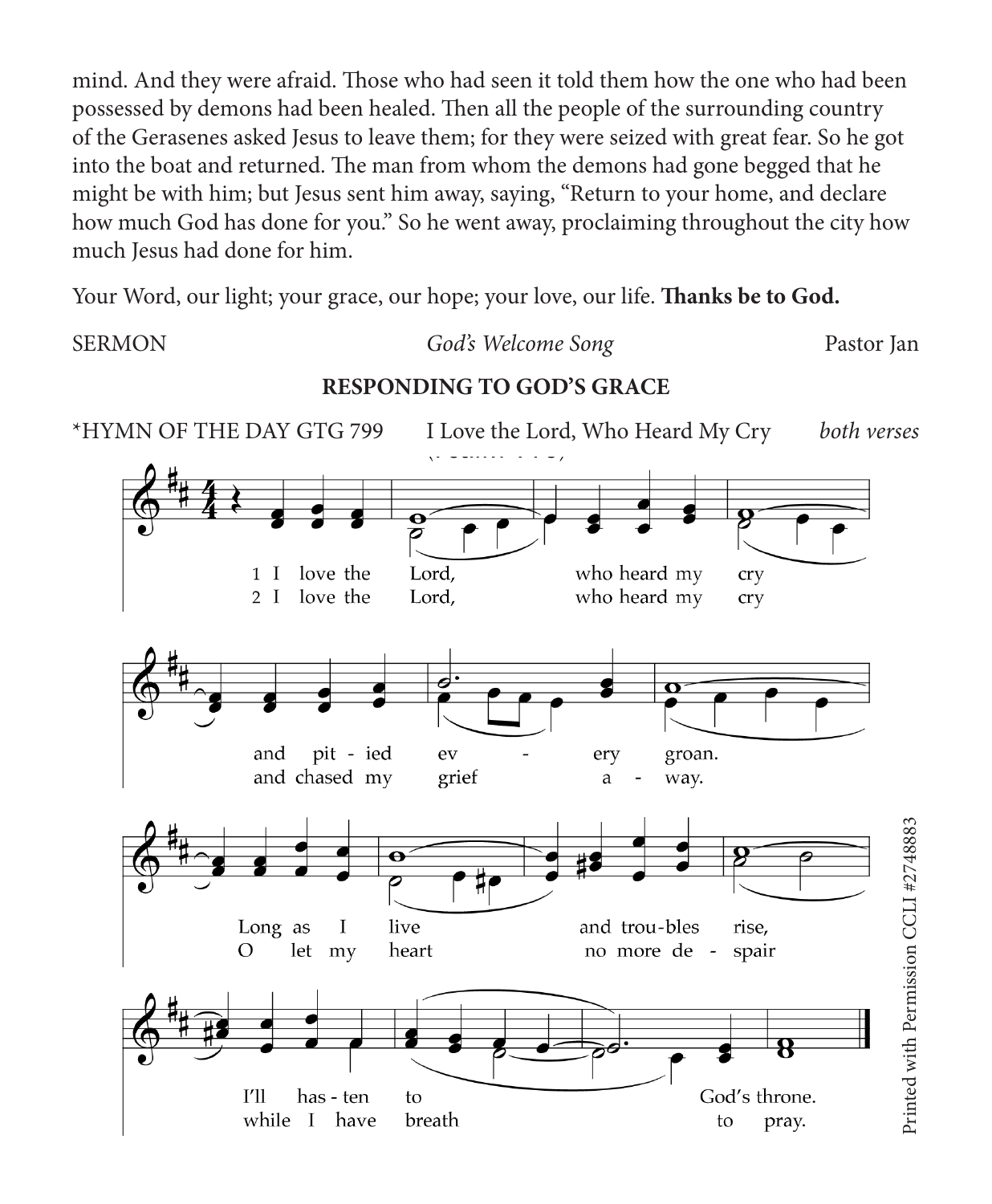MOMENT FOR MISSION Gage East Frank Jones

## JOYS AND CONCERNS/PRAYERS OF THE PEOPLE

God, our Savior,

**hear our prayer.**

## LORD'S PRAYER

**Our Father in heaven, hallowed be your name. Your kingdom come, your will be done, on earth as it is in heaven. Give us this day our daily bread; and forgive us our debts, as we forgive our debtors; and let us not be led into temptation, but deliver us from evil. For the kingdom, the power, and the glory are yours, now and forever. Amen**

## **SENDING INTO THE WORLD TO LOVE AND SERVE**

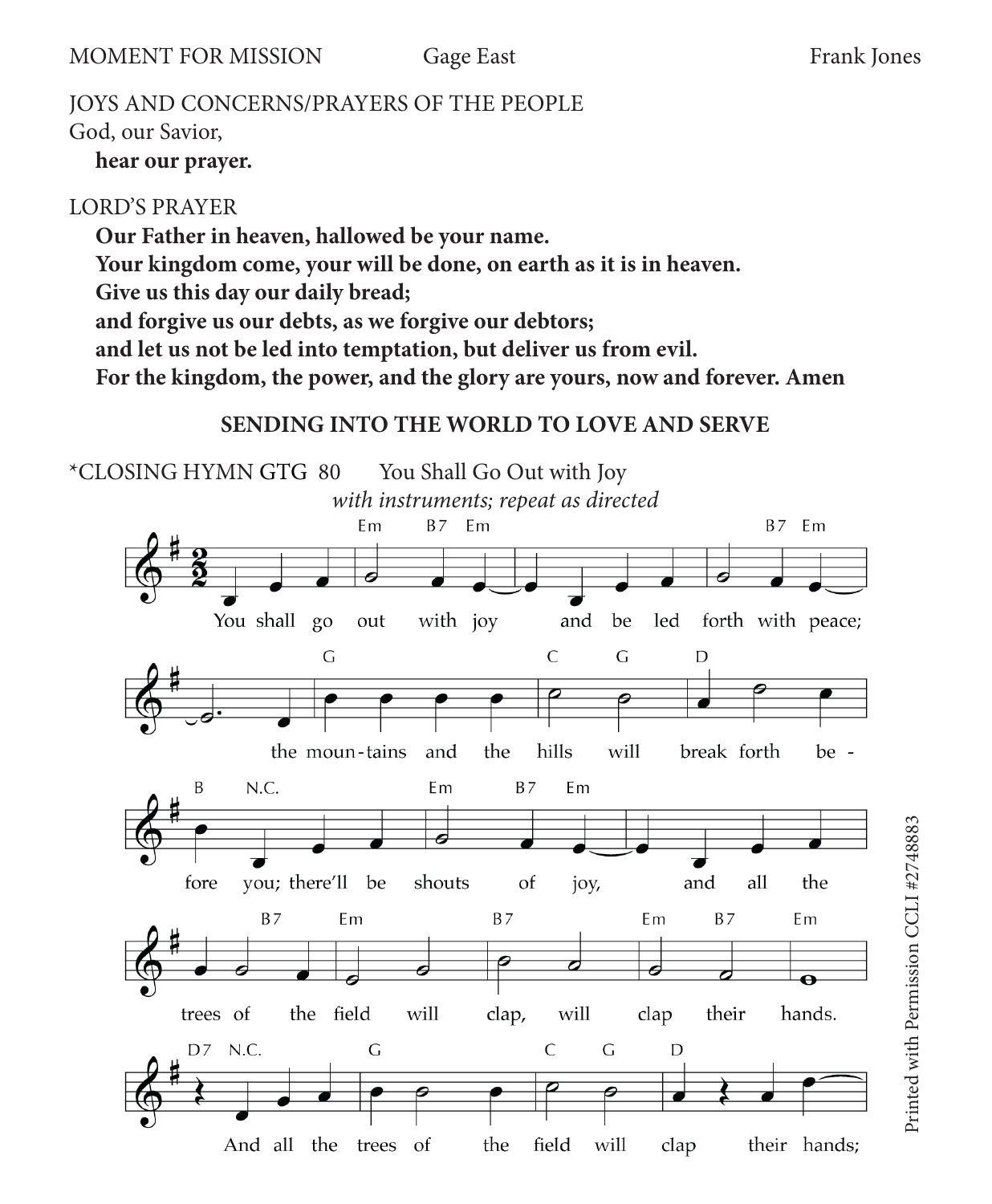

\*CHARGE AND BLESSING The blessing of God, all-giving and all-holy, who was and is and is to come—

be with you now and always.

Go in peace to love your God with heart and soul and mind and strength, and to love your neighbor as yourself. **Amen**

### POSTLUDE

## **June 20 is World Refugee Day: The Right to Seek Safety**

World Refugee Day is an international day designated by the United Nations to honour refugees around the globe. It falls each year on June 20 and celebrates the strength and courage of people who have been forced to flee their home country to escape conflict or persecution. This year, the focus will be on the right to seek safety. Every person on this planet has that right whoever they are, wherever they come from, and whenever they are forced to flee.

Today, as we sing "God's Welcome Song," we remember the more than 82 million people who have been forced to leave their homes, their livelihoods, and all that is beloved and familiar because those places are no longer safe.

For global information and action, check out [www.unhcr.org](http://www.unhcr.org) (The UN Refugee Agency).

To learn more about local initiatives to welcome refugees, go to Arrive Ministries, [https://ar](https://arriveministries.org/rochester/)[riveministries.org/rochester/](https://arriveministries.org/rochester/) or Catholic Charities Southern Minnesota Refugee Resettlement <https://www.ccsomn.org/refugee-resettlement-program/>